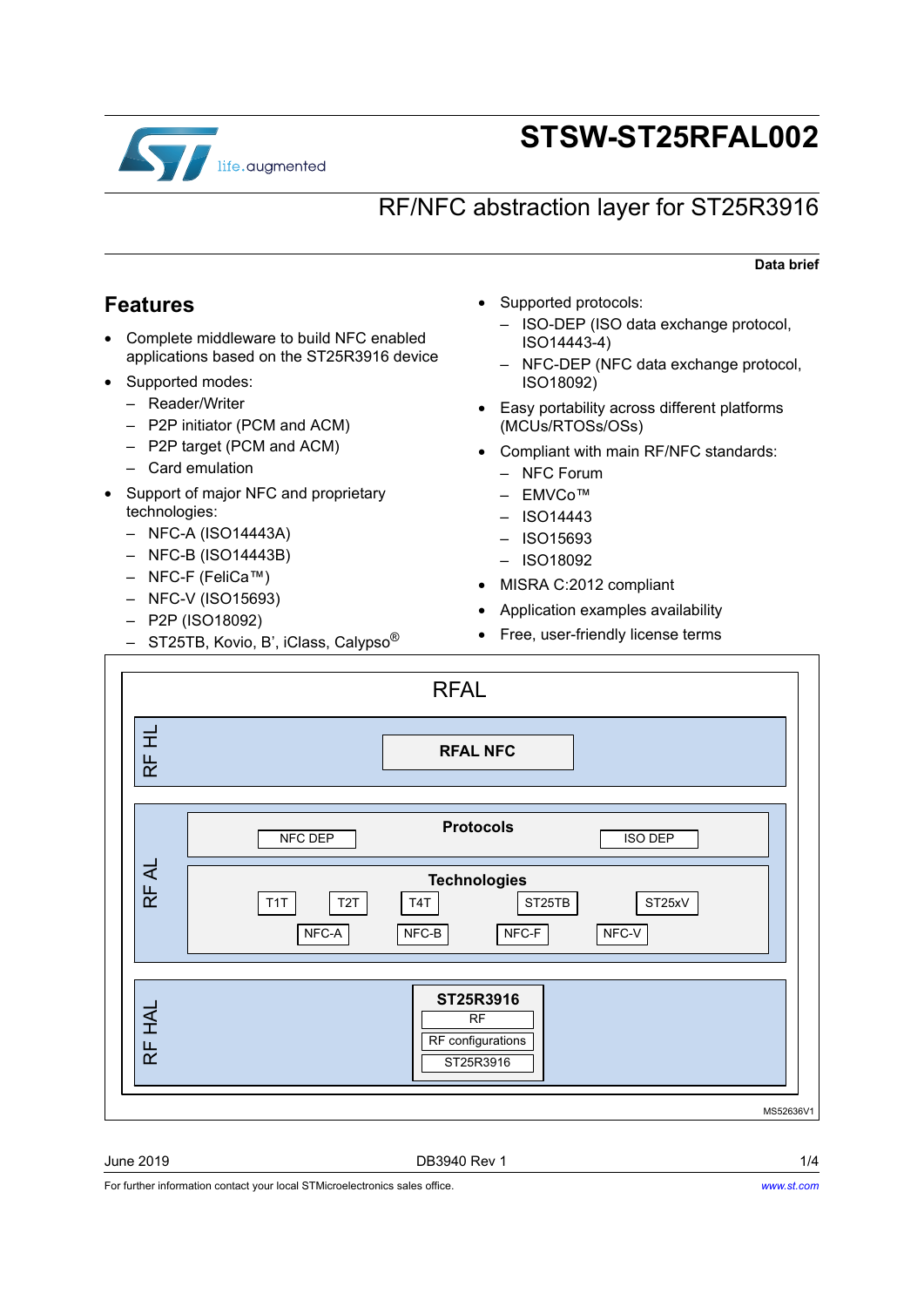## **Description**

STSW-ST25RFAL002 is the implementation of the RF/NFC abstraction layer (RFAL) for the ST25R3916.

The RFAL simplifies the development of applications by encapsulating device and protocol details.

The RFAL provides a common interface that makes the upper software layers independent from the used ST25R device. The RFAL with the same APIs is available for all ST25R devices, thus simplifying the software efforts when migrating from one device to another.

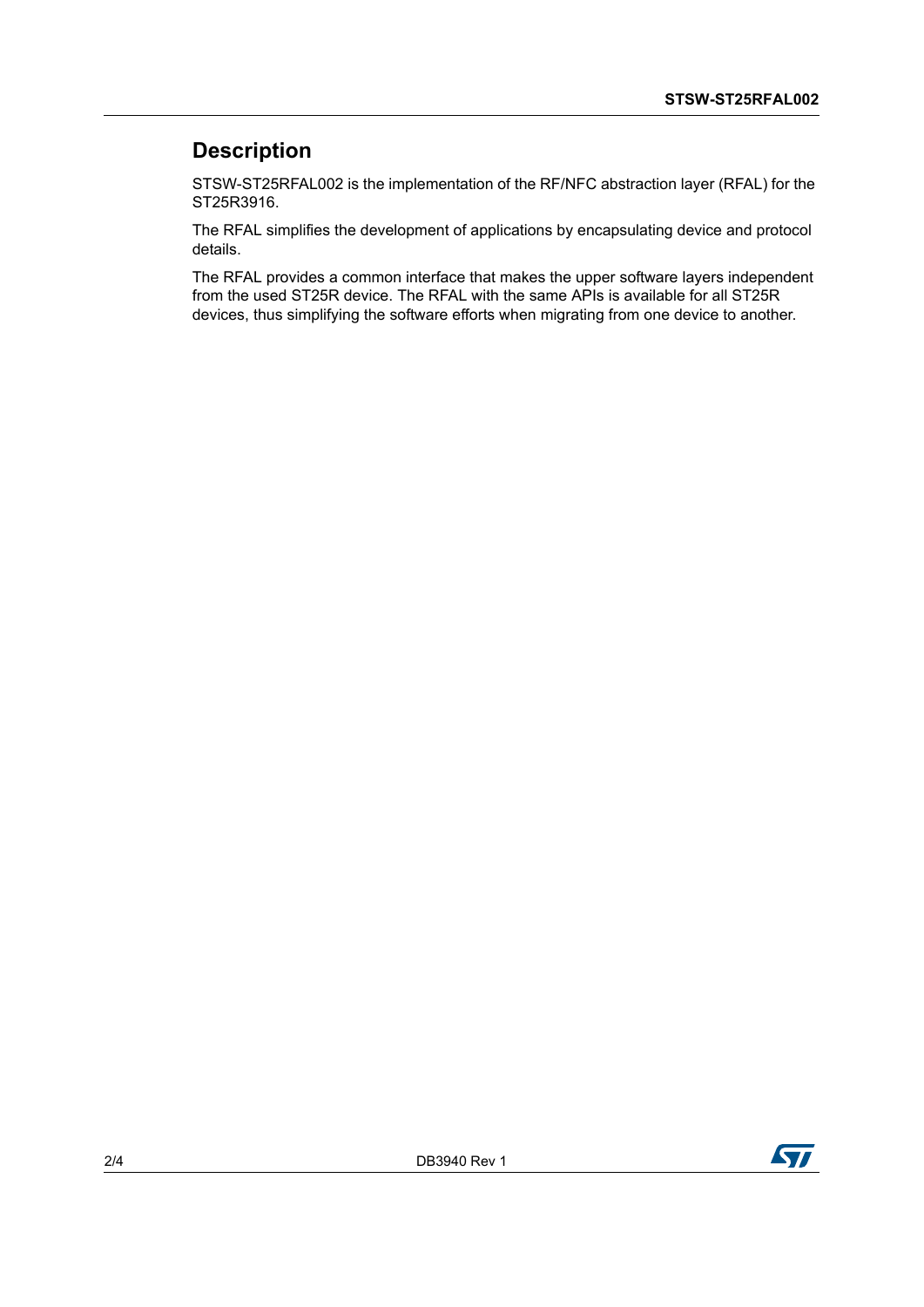# **Revision history**

 $\dagger$ 

| <b>Date</b> | <b>Revision</b> | <b>Changes</b>   |
|-------------|-----------------|------------------|
| 18-Jun-2019 |                 | Initial release. |

#### **Table 1. Document revision history**